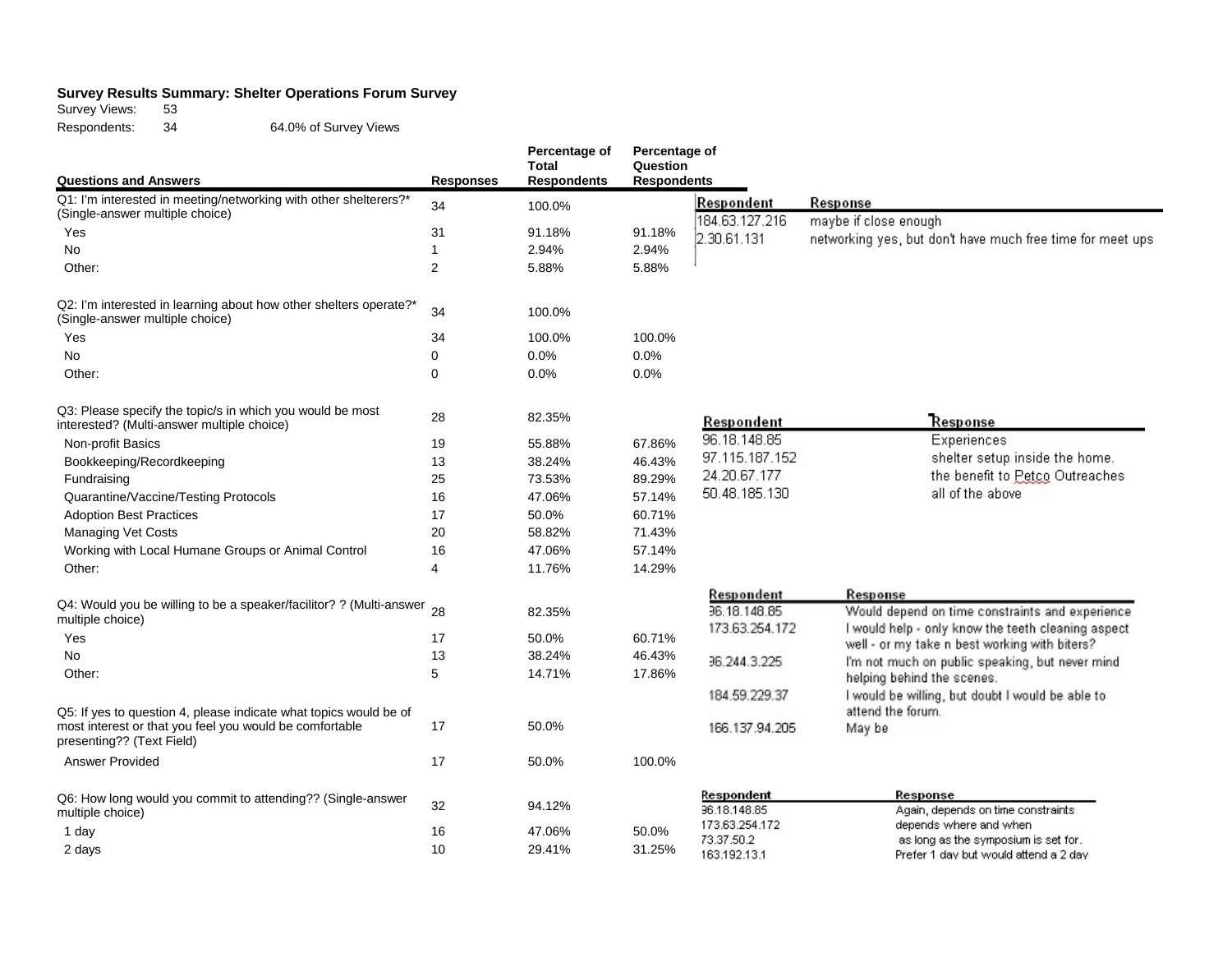| Other:                                                                                                                          | 6              | 17.65% | 18.75% | 147.69.22.178<br>2.30.61.131                                 | J'm international, Australia.<br>cannot do                                                    |
|---------------------------------------------------------------------------------------------------------------------------------|----------------|--------|--------|--------------------------------------------------------------|-----------------------------------------------------------------------------------------------|
| Q7: Best days for me to attend are:? (Multi-answer multiple<br>choice)                                                          | 28             | 82.35% |        | Respondent<br>76.118.244.172                                 | Response<br>Any days                                                                          |
| Weekends                                                                                                                        | 21             | 61.76% | 75.0%  | 75.121.104.199<br>96.18.148.85                               | Depends on where i would have to travel to<br>With advanced notice, it doesn't usually matter |
| Weekdays                                                                                                                        | 4              | 11.76% | 14.29% | 99.195.0.50                                                  | All depending on finding coverage for the shelter                                             |
| Friday/Saturday                                                                                                                 | 5              | 14.71% | 17.86% | 128.2.91.227                                                 | but flexible                                                                                  |
| Sunday/Monday                                                                                                                   | 2              | 5.88%  | 7.14%  | 147.69.22.178                                                | I'm international, Australia                                                                  |
| Other:                                                                                                                          | 7              | 20.59% | 25.0%  | 216.73.224.152                                               | varies                                                                                        |
| Q8: How far would you be willing to travel?? (Single-answer<br>multiple choice)                                                 | 30             | 88.24% |        |                                                              |                                                                                               |
| Less than 50 miles (about 1 hour drive)                                                                                         | 3              | 8.82%  | 10.0%  |                                                              |                                                                                               |
| 100 to 150 miles (about 2 - 3 hours drive)                                                                                      | 16             | 47.06% | 53.33% |                                                              |                                                                                               |
| 200 - 400 miles (about 4 to 6 hour drive)                                                                                       | 6              | 17.65% | 20.0%  |                                                              |                                                                                               |
| I'll go as far as necessary to get away from cleaning poop for a<br>day                                                         | 5              | 14.71% | 16.67% |                                                              |                                                                                               |
| Q9: Hotel accomodations/affordability? (Single-answer multiple<br>choice)                                                       | 31             | 91.18% |        |                                                              |                                                                                               |
| Can't afford an overnight stay                                                                                                  | $\overline{7}$ | 20.59% | 22.58% |                                                              |                                                                                               |
| Up to \$50 a night                                                                                                              | $\overline{7}$ | 20.59% | 22.58% |                                                              |                                                                                               |
| \$50 to \$75 a night                                                                                                            | $\overline{7}$ | 20.59% | 22.58% |                                                              |                                                                                               |
| \$75 to \$100 a night                                                                                                           | 6              | 17.65% | 19.35% |                                                              |                                                                                               |
|                                                                                                                                 | 4              | 11.76% | 12.9%  |                                                              |                                                                                               |
|                                                                                                                                 |                |        |        | Respondent                                                   | Response                                                                                      |
| Q10: Are you willing to share a room or carpool to keep costs<br>lowers?? (Single-answer multiple choice)                       | 30             | 88.24% |        | 173.63.254.172                                               | share room if they are not a snorer - smoker. I tend to go to bed early<br>(read crash)       |
| Yes                                                                                                                             | 25             | 73.53% | 83.33% | 73.37.50.2                                                   | Depends on who my roomie might be                                                             |
| No                                                                                                                              | 0              | 0.0%   | 0.0%   | 128.2.91.227                                                 | depends on who it is                                                                          |
| Other:                                                                                                                          | 5              | 14.71% | 16.67% | 147.69.22.178<br>98.226.254.156                              | I'm international, Australia<br>Depends on timing and who it is:)                             |
| Q11: I'm willing to help and/or work at the meeting? (Multi-answer<br>multiple choice)                                          | 28             | 82.35% |        | <u>Respondent</u><br>76.122.8.223                            | Response                                                                                      |
| Solicit sponsorships                                                                                                            | 4              | 11.76% | 14.29% | 184.59.229.37                                                | unfortunately I do not have time to do this.                                                  |
| Print meeting materials                                                                                                         | 12             | 35.29% | 42.86% | 128.2.91.227                                                 | If it's local or drivable, I can make copies. Willing to help with website if<br>there is one |
| Assist in meeting set-ups                                                                                                       | 18             | 52.94% | 64.29% | 147.69.22.178                                                | Offer advice                                                                                  |
| Help coordinate travel/hotel room arrangements                                                                                  | 4              | 11.76% | 14.29% | 66.87.149.78                                                 | ublicity/marketing the event?                                                                 |
| Other:                                                                                                                          | 5              | 14.71% | 17.86% |                                                              |                                                                                               |
| Q12: I'm willing to contact foundations/community groups and/or<br>organizations to help sponsor my attendance.? (Single-answer | 28             | 82.35% |        | Respondent<br>71.192.226.70<br>75.136.235.35<br>96.244.3.225 | Response<br>yes if ling distance<br>more info<br>if possible I guess so.                      |
| multiple choice)                                                                                                                |                |        |        | 184.59.229.37                                                | No resources available in my area, trust me, I've tried.                                      |
| Yes                                                                                                                             | 12             | 35.29% | 42.86% | 128.2.91.227                                                 | Not sure how to do that                                                                       |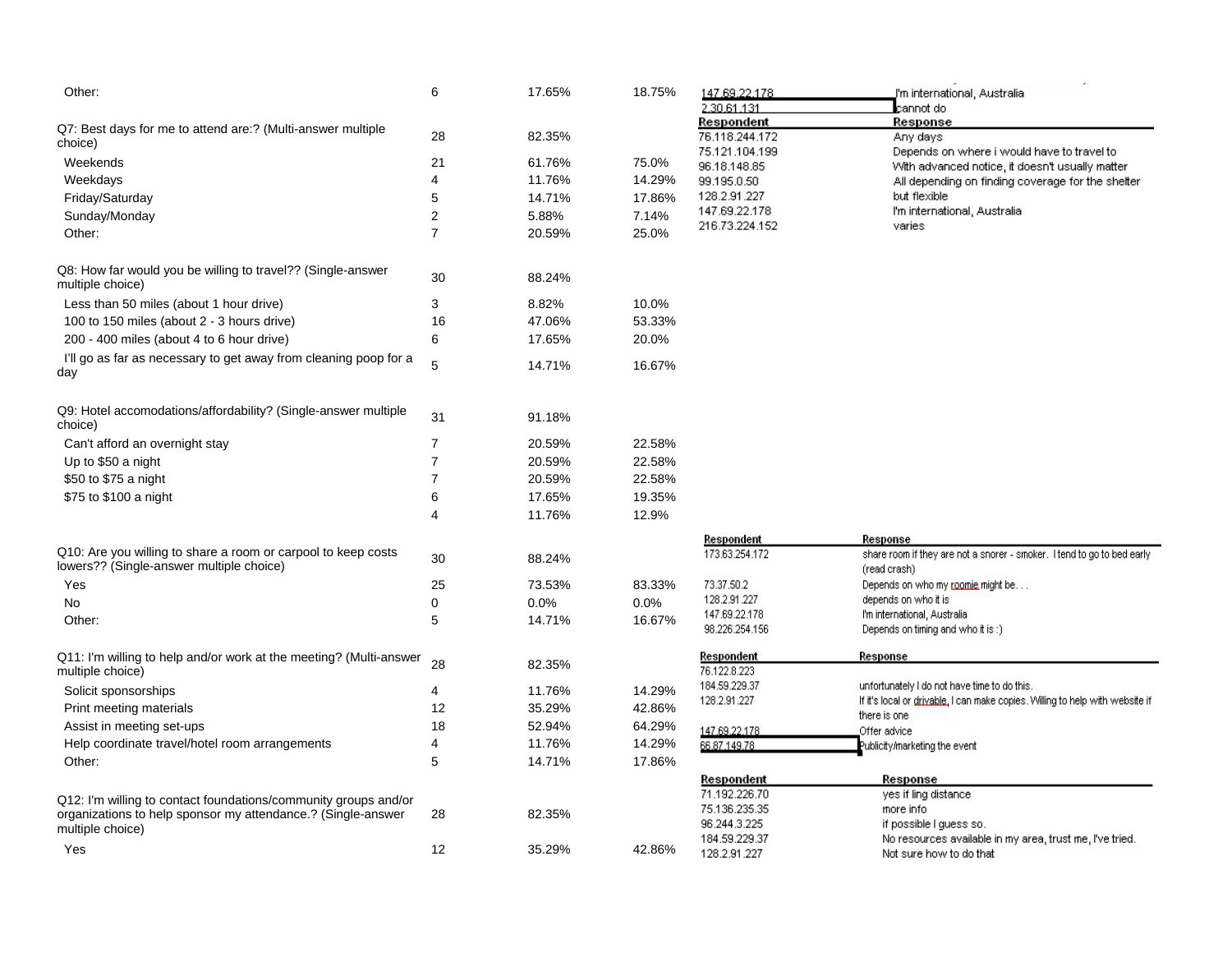| No<br>Other:                                                                                                             | 8<br>8 | 23.53%<br>23.53% | 28.57%<br>28.57% | 97.115.187.152<br>147.69.22.178<br>216.73.224.152 | i have not had any luck in the past<br>J'm international, Australia.<br>maybe |
|--------------------------------------------------------------------------------------------------------------------------|--------|------------------|------------------|---------------------------------------------------|-------------------------------------------------------------------------------|
| Q13: I know a foundation/corporation that might be willing to help<br>sponsor the event? (Single-answer multiple choice) | 27     | 79.41%           |                  | Respondent<br>76.118.244.172                      | Response<br>PETCO.                                                            |
| Yes                                                                                                                      | 3      | 8.82%            | 11.11%           | 184.59.229.37                                     | Possibly Drs. Foster and Smith                                                |
| No                                                                                                                       | 22     | 64.71%           | 81.48%           |                                                   |                                                                               |
| Other:                                                                                                                   | 2      | 5.88%            | 7.41%            |                                                   |                                                                               |
| Q14: Any additional thoughts or comments about the idea. ? (Text 13<br>Field)                                            |        | 38.24%           |                  |                                                   |                                                                               |
| <b>Answer Provided</b>                                                                                                   | 13     | 38.24%           | 100.0%           |                                                   |                                                                               |
| Q15: Please provide your contact information (not mandatory).?<br>(Contact Info)                                         | 28     | 82.35%           |                  |                                                   |                                                                               |
| Email Address                                                                                                            | 28     | 82.35%           | 100.0%           |                                                   |                                                                               |
| <b>First Name</b>                                                                                                        | 27     | 79.41%           | 96.43%           |                                                   |                                                                               |
| Last Name                                                                                                                | 27     | 79.41%           | 96.43%           |                                                   |                                                                               |

Q5: If yes to question 4, please indicate what topics would be of most interest or that you feel you would be comfortable presenting?? (Text Field)

| Respondent                                      | Response                                                                                                                                                                                                                                                                                                                                                                                                                                                                                                                                             |
|-------------------------------------------------|------------------------------------------------------------------------------------------------------------------------------------------------------------------------------------------------------------------------------------------------------------------------------------------------------------------------------------------------------------------------------------------------------------------------------------------------------------------------------------------------------------------------------------------------------|
| 71.166.6.59                                     | Fundraising,                                                                                                                                                                                                                                                                                                                                                                                                                                                                                                                                         |
|                                                 | Starting a shelter, " Before You Ever Hang Out Your Shingle"                                                                                                                                                                                                                                                                                                                                                                                                                                                                                         |
| 174.255.192.15                                  | I'm a vet tech for my ferret vet, so health topics are good for me. Also,<br>dealing with geriatric and <i>i.c.u.</i> care.                                                                                                                                                                                                                                                                                                                                                                                                                          |
| 71.192.226.70                                   | teaching people on owning a deaf ferret, how to handle a ferret, ferret<br>care' For the past 15 years I have been going to schools, libraries, and<br>working with 4-H and Boy Scouts for education of ferret care                                                                                                                                                                                                                                                                                                                                  |
| 75.136.235.35<br>76.122.8.223<br>173.63.254.172 | ADV testing, fund raising, vet costs<br>Reporting animal abuse/cruelty<br>Sorry put above                                                                                                                                                                                                                                                                                                                                                                                                                                                            |
| 73.37.50.2                                      | fundraising; I presented " Free or inexpensive Eundraising"<br>at the 2011 Phoenix symposium.                                                                                                                                                                                                                                                                                                                                                                                                                                                        |
| 128.2.91.227                                    | Using a field microscope to find ear mites and treatments, finding and<br>treating fleas & ticks, intake exam/what to look for,<br>checking/treating dehydration, injections IM & sub-q, water shots,<br>nursing care of sick, post-surgical and debilitated ferrets, math of<br>mixing medications, my version of bite training, drawing blood &<br>spinning for research, etc. I would like to see a discussion on how to<br>communicate with your vet, what he needs to know, what is important<br>بالمستنقذ والمتناد والمستند والمستحدث والمنافذ |

Q14: Any additional thoughts or comments about the idea. ? (Text Field)

| Respondent     | Response                                                                                                                                                                                                                                                                                                                                                                       |
|----------------|--------------------------------------------------------------------------------------------------------------------------------------------------------------------------------------------------------------------------------------------------------------------------------------------------------------------------------------------------------------------------------|
| 71.166.6.59    | Thank you for all you're doing to pull the shelter ops together. This is<br>so very overdue!                                                                                                                                                                                                                                                                                   |
| 156.34.233.172 | Could you consider a meeting via Skype? We use it for board meetings.<br>It is free. Distance and the time of year (no winter driving) would play a<br>big part in whether I could consider attending. I would have to cover all<br>my expenses.                                                                                                                               |
| 174.255.192.15 | I wish I could attend more/ any functions.                                                                                                                                                                                                                                                                                                                                     |
| 99.195.0.50    | Would love to attend but finding reliable and dependable volunteers is<br>difficult.                                                                                                                                                                                                                                                                                           |
| 71.192.226.70  | have attended several ferret symposiums and education is always<br>needed                                                                                                                                                                                                                                                                                                      |
| 184.59.229.37  | Hove the idea, unfortunately working two jobs plus running the shelter-<br>doing all the <u>fundraising</u> , intakes and adoptions, vetting, 90% of the<br>ferret care, etc makes it nearly impossible for me to get away for<br>something like this.                                                                                                                         |
| 128.2.91.227   | I've wanted to do something like this *for shelters* for a while. Would<br>rather not have to monitor what I say to be acceptable to vets (sources<br>for medications and mixing). I'd like to see if we could offer useful<br>things at a good price (like Snuggle Safe disks, field microscopes,<br>poodlaa isuuinaan ondistinaa useful kooina) ku doina o kullu sushoon osi |